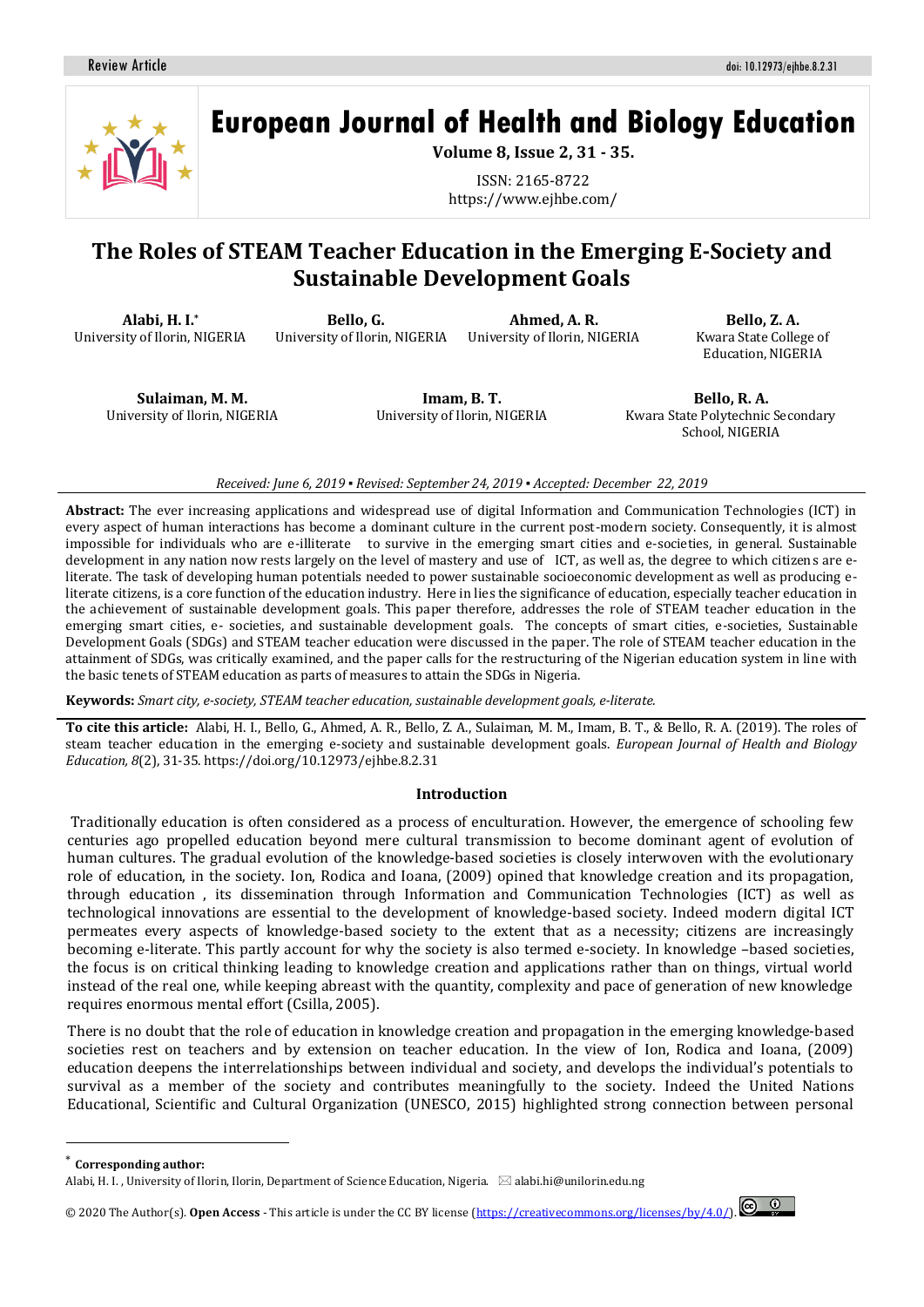income and the education level possessed by an individual. Sustainable development at individual and society level hinges. The paper discussed the concept of STEAM teacher education, the idea of e-society and smart cities, the history and concepts of sustainable development goals, aspect of sustainable development goal that play role in STEAM teacher education

### *The Concept of STEAM Teacher Education*

The acronym STEAM stands for Science Technology Engineering Arts and Mathematics. It is a concept that emphasizes the need to integrate various disciplines of human endeavors. It could be referred to as innovative strategies that described the need to include Arts with STEM for blends of disciplines. STEAM entails integration of subjects and people from different fields of learning for cross fertilization of opinion and better result. STEAM Education Program Description (2015) defines STEAM as Science and Technology interpreted through Engineering and Arts all based in Mathematics element. There is the need to incorporate STEAM into all levels of education in order to encourage globalization, cooperation and collaboration among different fields.

Teacher education is one of the tertiary educations specifically designed for training all levels of professional teachers. It is being undergone in Faculty of Education in a University, University of Education, Colleges of Education and National Teachers Institute. One of the mandates of teacher education in National Policy on Education is to produce quality education at all levels through appropriate plan and development. One of such plan is the integration of STEAM into the program and strict compliance of its implementation across all levels of education. It is through strict compliance by teacher education program that the inculcation of the STEAM could easily be achieved. This is because teachers are parts of the stakeholders that play prominent roles in spreading information. Going by this goal, the onus then lies on teacher education to integrate arts into their plan and action for optimum results.

STEAM teacher education is also expected to point out the connectivity among several disciplines that seem on related and looked into how such could benefit the populace within their immediate environment, society and economy at large. However this interaction should in no way affect the present and future inhabitants but is expected to encourage peaceful coexistence between organisms and ecosystem. Being able to do this therefore calls for teachers' enquiry and creativity, which another goal of the teacher education as found in the National Policy on Education (Federal Republic of Nigeria, 2013).Teachers enquiry and creativity if properly implemented will go a long way in assisting STEAM teacher education in bridging the gap between theoretical knowledge and practical application. This is the manipulative skill which is one of the emphases of STEAM.

### *The Concepts of e-Society and Smart Cities*

The two concepts are interrelated with one subsuming the other. E- society is a subset of smart city consisting of one or more e- communities. E- society is characterized with digitalized government and economy and usually driven by Information Technology. It is often accompanied with participatory

Smart City is one of the innovative programs that have been gaining popularity since the end of  $20<sup>th</sup>$  century. Garge, Mittal and Sharma (2017) were of the view that evolution of smart city could be traced to 2008. Smart city could be variously defined depending on the perspectives at which one examines it. A city is described as being smart when fully furnished with information communication technologies and providing e-services to a population. Smart city according to Eremia, Toma and Sanduleac (2017) is that which utilizes Information Communication Technology (ICT) and data driven to integrate planning, participatory approach and financing

Smart city is often described as a community that is technologically developed and those provides a better and improved quality of life and create more opportunities for the harmonious life and development of its citizens. Smart cities according to Garg, Mittal, and Sharma (2016) are cities associated with easy access to information as well as information dissemination from source to destination. These definitions reveal the significance of ICT to smart city. This is why Garg et al. (2017) often submitted that Information Technology is the backbone of smart city that is highly useful in promoting easy access to information anytime, anywhere, and by everybody at their convenience.

This city is often characterized with effective networkable business climate, smart professions and smart professionals who participate in decision making, urban life and development (Ishkineeva, Ishkineeva & Akhmetova, 2015). Eremia, Toma and Sanduleac (2017) ascribed sustainable economy, innovative ideas, inclusive education, resources efficient, dynamic economy and climate friendly environment to smart cities. This is to say that smart cities are also expected to imbibe the concept of sustainability with the spirit of not harming the inhabitants of today's and future's generations. Smart city is often characterized with harmonious co-existence among citizens, businesses and governors this is in line with the assertion of Garg et al (2017) that the three main pillars of smart cities which are citizens, governors and enterprise need to be collaborated for optimum results.

The degree of smartness of a city depends to a large extent on the technological readiness of such city and the extent of spread of the e-services. E- services exert a very great influence on virtually all fields of human endeavors, ranging from educational, health, banking, businesses , building and governing sectors .This implies that existence of e- services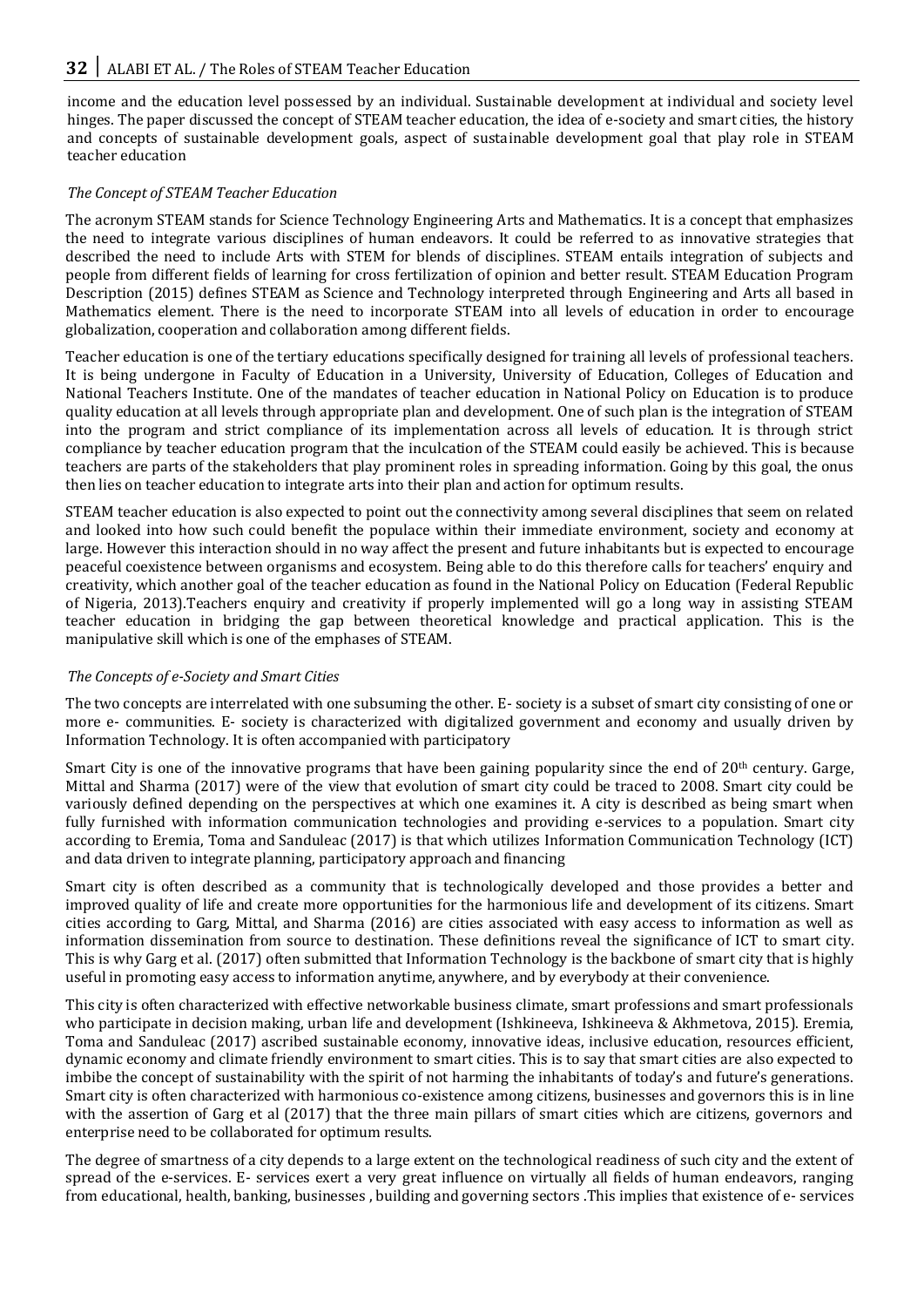or e-society reduces stress of face to face transactions encourages easy transition to smart city in educational and health industries among others .

#### *History and Concept of Sustainable Development Goals*

Sustainable Developments Goals (SDGs) was proposed by committee of nations to fill the gaps noticed in the Millennium Development Goals. Carruthers (2018) stated that SDGs which was adopted in 2015 and created by the United Nations with the intention of creating common set of developmental goals for all communities in every nation for 2030 agenda of sustainable development. Sustainable development unlike the Millennium Development Goals (MDGs) has 17 goals and included aspects that deal with the economic and environmental dimensions in addition to the social dimension which was the primary focus of the MDGs (Catholic Agency For Overseas Development [CAFOD], 2015). United Nation Development Program (2018) asserted that SDGs is expected to finish the job of MDGs and as such will tackle the root causes of poverty and the universal need for development that works for every person irrespective of gender, race or ethnicity.

The milestone for the promulgation of the SDGs began as far back as 1993 with the creation of the Committee for sustainable development by the United Nations. This was followed with the review and renewed commitment for the implementation of the Agenda 21 at the Earth Summit +5 in 1997, and in the year 2000 at the Millennium summit in New York comes the birth of the Millennium Development Goals otherwise known as the MDGs with eight goals. Sachs (2012) opined that the MDGs mark a historic and effective method of global mobilization to achieve a set of social priorities worldwide. The main objectives of which include but is not limited to promoting global awareness, political accountability and public pressures to fighting against poverty for the years 2000 to 2015. In the year 2002 there came an increase renewed interest and commitment by committee of nations to the pursuit of the sustainable development with the Johannesburg Plan of Implementation otherwise referred to as JPOI. JPOI and the Agenda 21 were built upon at the Rio +20 in 2012 emerges the concept of SDGs.

The term sustainable development is based on the premise that nations can meet the needs of the present without actually compromising the ability of the future generations to meet their own needs. Sachs (2012) submitted that because of the growing urgency of sustainable development for the entire world emerged the idea for the concept of Sustainable Development Goals (SDGs). SDGs also known as global goals are universal action call to end poverty, protect the planet and ensure that there is global peace and prosperity with poverty eradication being at the heart of the 2030 agenda (United Nations Development Programme [UNDP], n.d.). The major cardinal goals of the SDGs as highlighted by the United Nations include but not limited to: ending poverty and hunger, bringing about improved good health and well-being, qualitative education, gender equality, provision of good clean water and sanitation, ensuring there is affordable and clean energy, sustainable cities and communities. Sustainable cities and communities which is the 11th goal requires that governments should make the cities and human settlements inclusive, resilient, safe and sustainable (UNESCO, 2017).

#### *Aspect of Sustainable Development Goals that Play a Role in STEAM Teacher Education*

Goals one, two, four, nine, ten and eleven of Sustainable Development Goals are to eradicate poverty; zero hunger; quality education; industry, innovation and infrastructure; reduced inequalities; and sustainable cities and communities respectively are very germane to the actualization of the goals STEAM teacher education with respect to the concept of STEAM . Teacher education as one of the tertiary education is expected to promote and encourage scholarship, entrepreneurship and community services (FRN, 2013).This is to say that the goal encourages the program to be employers of labour through its entrepreneurship program. Part of the awareness sensitization effort towards this is the introduction of bio-entrepreneurship opportunities to undergraduate education students through their method course ,i.e., EDU 313.

Bio-entrepreneurship skills calls for teachers' creativity and commitment to duties through establishment of their own trade without necessarily looking for a white collar job. This goes a long way in eradicating poverty through employment generating and wealth creation. Hence, a very good means of sourcing for livelihood, self-sustenance and zero hunger. This translates to actualization of goals one and two of SDGs.

Emphasizing quality education at all level with respect to educational plans and development also constituted the goal of teacher education. Coincidentally this corresponds to goal four of SDGs. which is quality education. Quality in the area of contents, pedagogy and personalities of the teacher contribute tremendously to the success of the teacher education and SDGs. Teachers are also expected to provide career counseling services to learners and are supposed to be a lifelong learner. Professional growth of teachers should be intensifying because teachers are supposed to be life learners. This is because it is through learning that quality and worth of teachers could be sustained.

Industry, innovation and infrastructure reflects goal 9 of SDGs. This goal corroborated one of the purposes of teacher education that it is desirable to take cognizance of the changes in the methodology and in the curriculum and that teachers should be exposed to these innovations. One of such innovation is the integration of Information Technology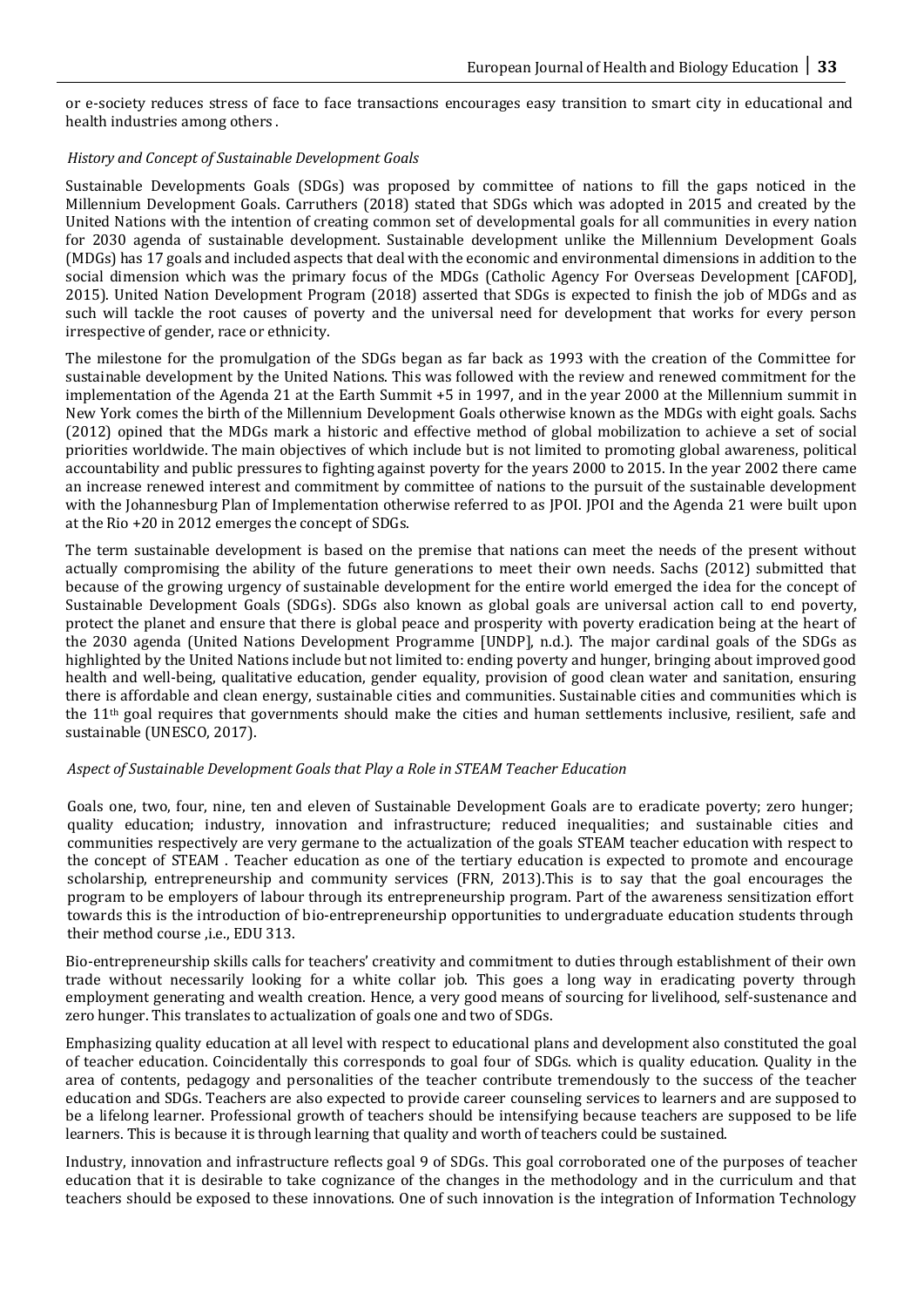(IT) in to training of teachers. The effectiveness of IT into teacher education depend greatly on infrastructural facilities like electricity and this consequently resulted to industrialization in such location. This implies that the 2013 edition of national policy had cater for the needs of present generation and next generation with respect to actualization of the SDGs. Teachers as the implementer of the policy are implored to be committed and motivated in discharge of their duties.

Federal Republic of Nigeria (2013) stressed the need to ensure equality quality education for all at every level. The idea in this goal reflects the need to understand the strength of students and make provision for the development of their needs. This is why one of the goal of teacher education had it that teacher education should be extended at NCE and degree level to cater for technical, vocational, business and special education. This is one of the ways by which inequality could be reduced the actualization of goal 10 which could be interpreted as every child count.

Having a sustainable cities and community is goal number 11 which could be correlated with several roles of teacher education. Such goals are assisting teachers to fit into social life of community the society at large and enhance their commitment to national goals; and providing teachers with intellectual and professional background that will assist them to cope with the changing words. This correlates to having peaceful coexistence between living and ecosystem and might be very helpful in conflict resolution. Depending on the perspective of the arguments, the goals of SDGs and teacher education are connected to one another, and should be considered as such for the success of 2030 agenda of SDGs.

## **Conclusion**

This paper simplified the concept of e-society and smart cities as well as that of STEAM teacher education. Attempts were also made to the history and concepts of SDGs, alongside with the aspects of SDGs that is expected to be achieved through teacher education. The article was concluded by suggesting useful recommendations on how smart cities could be realized in developing country like Nigeria.

#### **Recommendations**

- Curriculum developers should set up monitory team that will ensure strict compliance of the implementation of the goals.
- Teacher training institution should emphasize the need to integrate and utilized ICT to all levels of education.
- Programs seminars and workshop should be organized to keep teachers abreast of the innovation in their profession as well as update the knowledge of the in-service teachers.
- Awareness sensitization should be intensifying by professional bodies like SAN, STAN, MAN, BOSON among others.
- Textbooks authors should design their textual materials to meet the emerging trends in the society.
- Government should make available basic amenities that will facilitate transition of normal cities to smart ones.
- Students should be encouraged to develop positive attitude towards embracing smart cities.

### **References**

- Carruthers, J. (2018). *What are the sustainable development goals?* Retrieved from citiscope.org/habitatIII/explainer/2015/03/what-are-sustainable –development-goals
- Catholic Agency For Overseas Development. (2015). *Sustainable development goals.* Retrieved from https://cafod.org.uk/About-us/Policy-and-research/SDGs-policy-reports

Csilla, S. (2005). Knowledge-based society? *European Integration Studies, Miskolc, 4*(2), 87-94.

- Eremia, M., Toma, L., & Sanduleac, M. (2017). The smart city concept in the 21st Century. *Procedia Engineering, 181*, 12- 19.
- Federal Republic of Nigeria (2013). *National Policy on Education* Federal Ministry of Education. Science curriculum for senior secondary schools, 1- 56.
- Garg, S., Mittal, S. K., & Sharma, S. (2017). Role of e- training in building smart cities. *Procedia Computer Science, 111*, 24- 30.
- Ion, P., Rodica, G., & Ioana, D. (2009). The role of education in the knowledge-based society during the economic crisis*. Annales Universitatis Apulensis Series Oeconomica, 11*(2), *645-651.*
- Ishkineeva, G., Ishkineeva, F., & Akhmetova, S. (2016). Major approaches towards understanding smart cities concept. *Asian Social Science, 11*(5), 70-73.